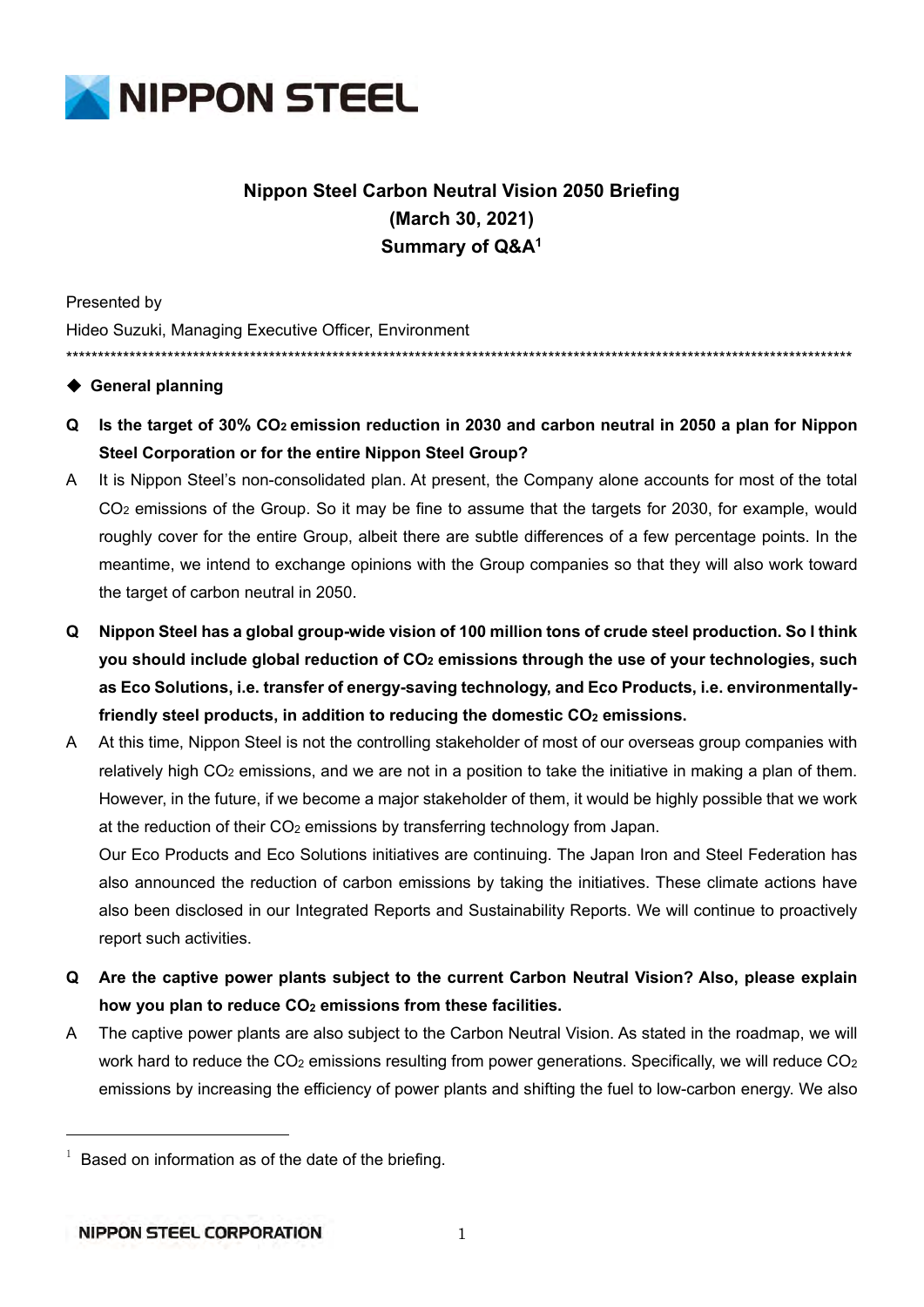

aim to achieve carbon neutrality utilizing carbon offset with CCUS and net-zero emission energy.

◆ **Electric arc furnace (EAF) route** 

### **Q Why not to install small size EAFs instead of one large size EAF?**

- A It is inefficient in productivity to install small size EAFs. If we implement an EAF of 300 tons per charge, the same size as Basic Oxygen Furnace (BOF) we now use, we can efficiently continue to use the current subsequent process facilities without any change. There might also be an idea to implement two 150-tonper-charge EAFs, but these two EAFs have to properly work in accordance. Therefore, one 300-ton-percharge EAF fits best on the existing lines.
- **Q You mentioned restrictions caused by impurities in the challenge of high-grade steel production with scrap. Does the challenge mean to develop a steelmaking method that does not rely on highquality scraps? Please explain the meaning or significance of Nippon Steel, not an EAF steelmaker, to take up this challenge?**
- A In North America, the application of EAF steel to automobiles is limited to an inner part of the vehicle, not the outer panel where high quality is required. In addition, about 60% of direct reduced iron (DRI) is used, resulting in the scrap content of about 40% to reduce impurities and to maintain the quality. However, for example, if we can develop a technology to eliminate impurities in scrap as much as possible, we can make a greater volume of higher-grade steel. This is the kind of challenge we hope to achieve. We believe our process technologies, not the EAF steel producers', will work very well in solving the challenge. I think it is just us who have to take this up, as we believe we have the highest technology for this solution.
- **Q What is the point of making only high-grade steel in EAF? Isn't it better to expand the EAF products into commodity-grade products?**
- A As part of the structural reform of our domestic steelmaking business, we plan to increase the portion of high-grade steel products in sales in order to increase marginal profits. Also, Japan's production capacity for commodity-grade products produced by conventional EAFs have already satisfied domestic demand, and there are sufficient EAF steelmakers in Japan. If we make commodity-grade products with EAF, we will make little profit and will need little technology development.
- **Q How do you decide which blast furnace (BF) to switch to EAF? How much will be the ratios of production by EAF, BF, and hydrogen direct reduction in 2030 and 2050?**
- A The selection of the BF switching to EAF will be decided by factors such as products, production scale, refurbishing timing of BF-related equipment, and reduction in reproduction investment. At this moment, we have no idea of the ratios of EAF, BF, and hydrogen DRI in 2030 and 2050. The ratios can change depending on future technological developments, such as how much we will be able to use hydrogen DRI, what size of EAF we can install, and how high the quality of the steel produced by the EAF will be.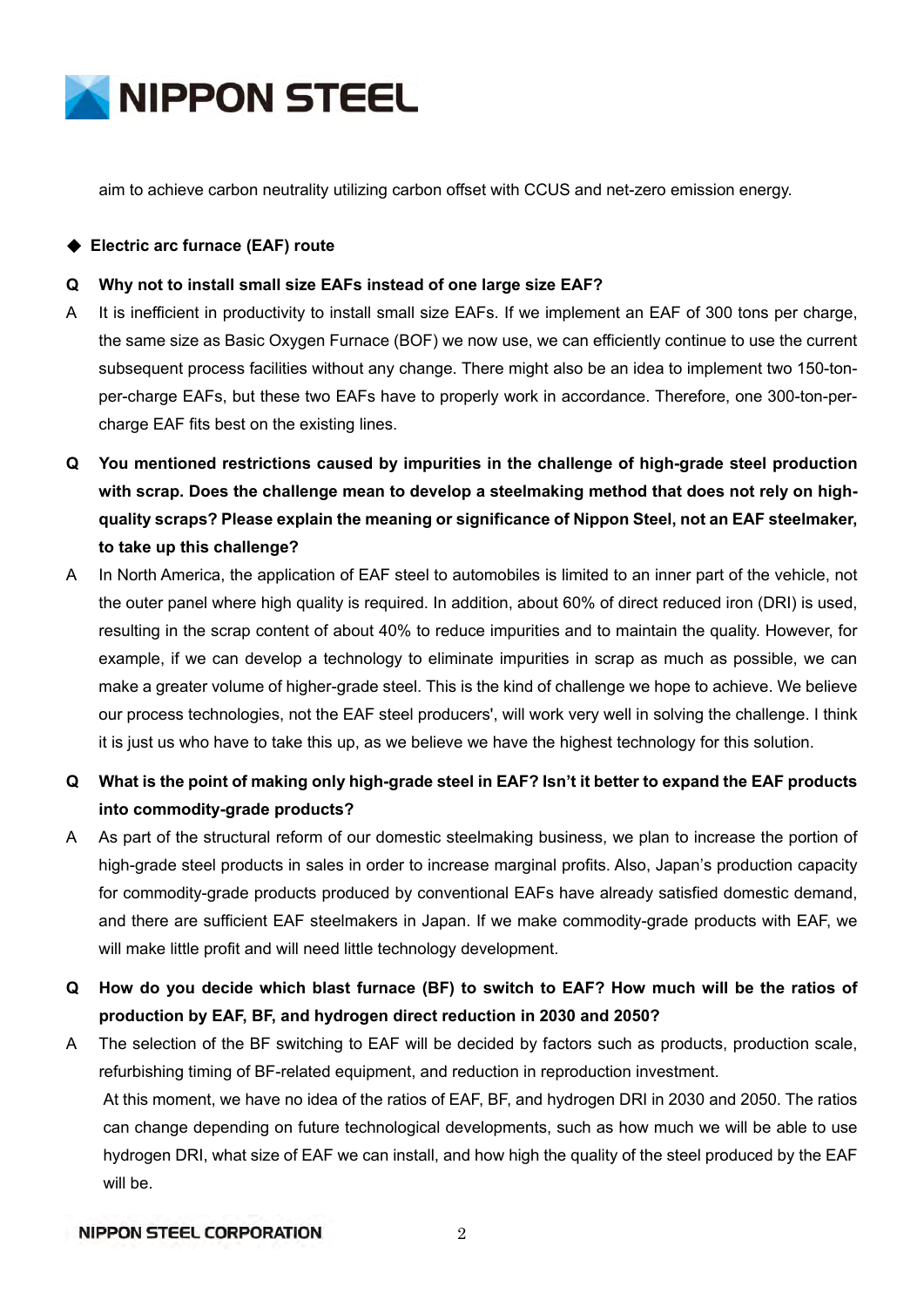

# ◆ **BF and BOF route**

- **Q When will the COURSE50 be implemented? Will other Japanese BF steelmakers engaged in this project be able to implement the technology?**
- A We hope to implement at least one or two COURSE50 BF(s) by 2030. Since this technology development is being carried out as a national project, other Japanese BF makers can also implement the technology.
- **Q You target 30% reduction in CO2 emissions in 2030 compared to 2013. How many COURSE50 BFs need to be implemented to achieve the target? How much does it cost to implement it to a 5,000 m3 furnace, for example?**
- A We'd like to implement the COURSE50 technology in at least one BF by 2030. If installed in two, further reduction in CO<sub>2</sub> emissions can be achieved. We do not comment with regard to the cost for implementation.
- **Q How much hydrogen can be blown into the Super COURSE50 BF? Will the use of coking coal remain?**
- A The percentage of hydrogen that can be blown into the Super COURSE50 BF depends on future technology development. We will try to maximize it, but it cannot be 100%, so the use of coking coal remains.

In order to keep a certain level of production, the conventional BF route will remain. Then the Super COURSE50 with hydrogen will be needed. Even then, the use of some coking coal will still be necessary. When coking coal is used, we must also rely on carbon capture, utilization and storage (CCUS).

## ◆ **100% hydrogen use in direct reduction process**

## **Q Do you plan to develop your own process or use the existing MIDREX or other processes?**

- A We plan to develop our own process. Hopefully we will take up the challenge of making an excellent one. We are asking the government for assistance as well. However, we also have options such as cooperation with other Japanese steelmakers or hydrogen use in a shaft furnace that usually uses natural gas, including the HYL and MIDREX processes.
- **Q With regard to the 100% hydrogen use in direct reduction, Nippon Steel seems to be rather behind European steelmakers which are building pilot plants. Are you concerned about it?**
- A It is not yet clear whether Europe's trials using existing shaft furnaces will work well. The project in Sweden requires to use high-grade iron ores, but our challenge is to use general iron ores for the use of 100% hydrogen direct reduction. Our challenge is extremely difficult and the technological development is different from theirs.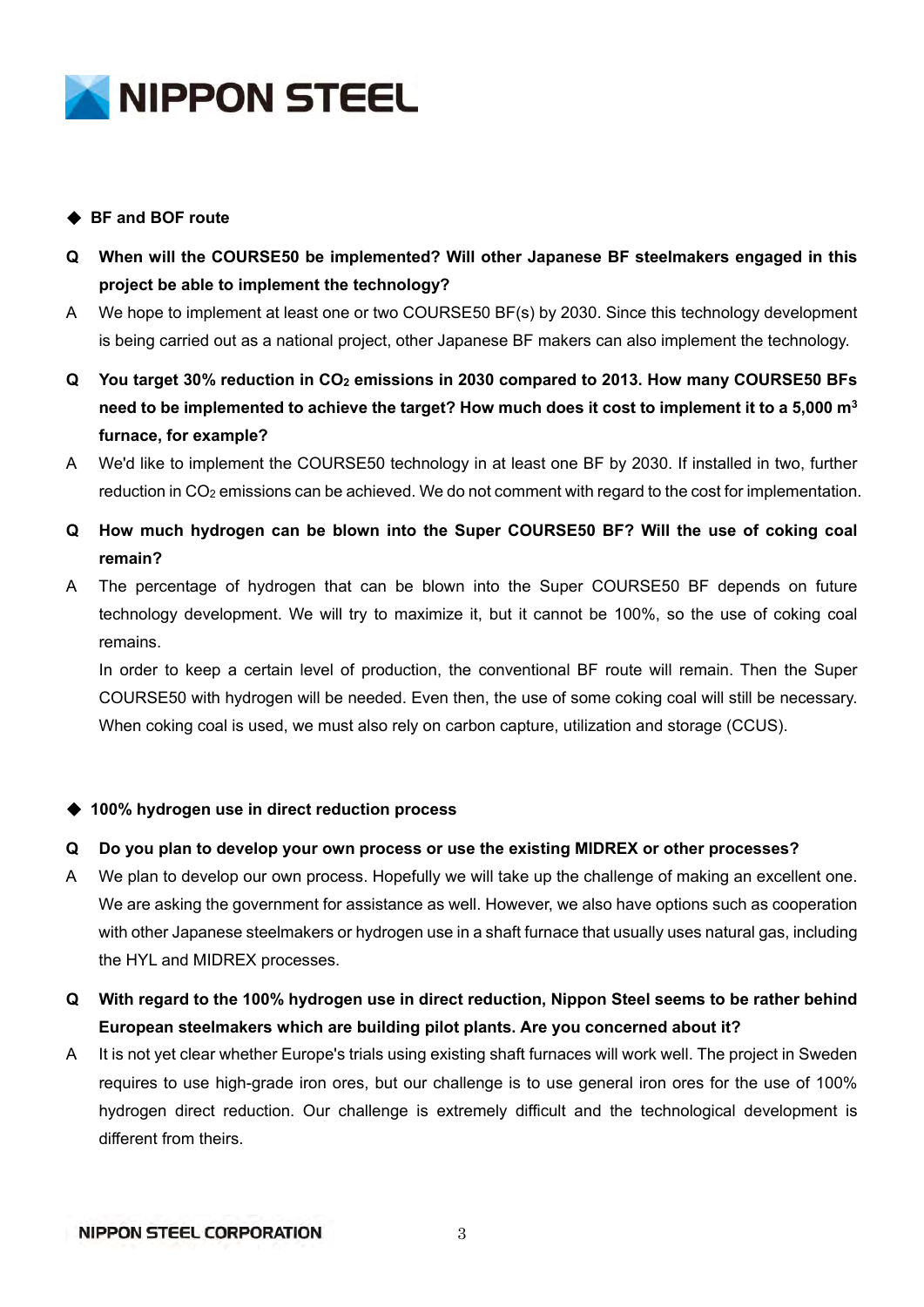

# ◆ **CCUS**

- **Q The separation and capture of CO2 is stated as required external conditions but Nippon Steel is also working on this. You seem to be in an advantageous position, as you are coming close to realizing the capture cost of 2,000 yen per ton of CO2. Please elaborate about your positioning in this field, which also has chemical companies as players.**
- A We believe that our CO**2** separation and capture technology is the best one in Japan. We should apply the technology to our business.
- **Q With regard to CCS, the storage capacity in areas around Japan where the shielding layer is wellsecured is said to be around 8 billion tons according to a survey. As Japan emits 1.1 to 1.2 billion**  tons of CO<sub>2</sub> per year, the storage capacity is estimated to last for about seven years. The cost of **exploration of the site and the injection cost are also required. How will Nippon Steel be involved in CCS showing a leadership, representing the BF steelmaking industry which emits a large amount of CO2?**
- A Out of the 1.1-1.2 billion tons of CO<sub>2</sub> currently emitted in Japan, those from the carbon used as a fuel will decrease as they are replaced with electric heating and the power source is decarbonized. The  $CO<sub>2</sub>$ emissions therefore will be reduced. In the future, the remaining CO<sub>2</sub> emissions will be hundreds of millions of tons emitted by the steel, chemical, and cement sectors. Furthermore, since the steel industry is planning to further reduce CO<sub>2</sub> emissions by using hydrogen, the amount of CO<sub>2</sub> for CCUS in Japan in 2050 is likely to be decreased considerably.

In CCS, we will contribute with our high technology for drilling pipes, but we do not have technology for drilling or gas injection. We must thereby depend on the outcome of development by other specialized companies or national projects.

## ◆ R&D and capital investment

- **Q Please give us a breakdown of your planned capital investment of 4-5 trillion yen.**
- A The breakdown will be determined internally, considering the future BF relining schedule, the commissioning and decommissioning of production lines, the product mix, and other factors. We do have a rough plan, which, however, is likely to be changed many times in the future. So the breakdown cannot be disclosed at this time.
- **Q As for technological development, there is an aspect of winning and losing in global technology competition, but there is also a concept to have alliances with the leading companies in various countries, thereby accelerate the speed of technology development, share the cost burden, and strive to realize the goal. What do you think about cooperation with other companies globally?**
- A We may cooperate with overseas companies if technical synergies can be expected, for example. In fact, we are planning joint R&D with Rio Tinto.

#### **NIPPON STEEL CORPORATION**